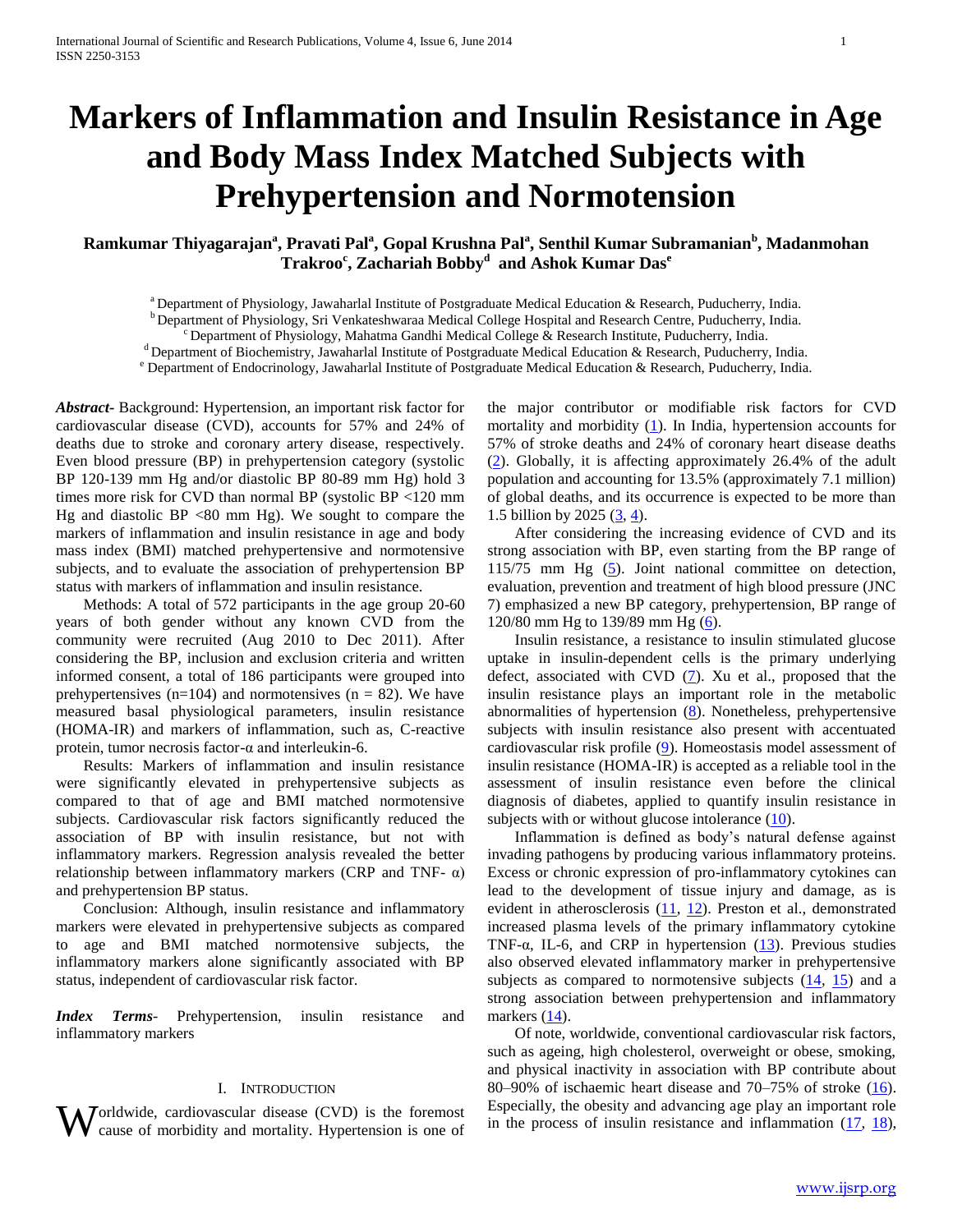and also contribute in the association between BP and insulin resistance (19).

 Therefore, in the present study, we evaluated the markers of inflammation and insulin resistance in prehypertensive subjects and compared it with the age and BMI matched normotensive subjects, and the association between inflammation, insulin resistance and prehypertension BP status.

## II. METHODOLOGY

#### **2.1 Study approval:**

 The study has been approved by JIPMER scientific advisory committee and JIPMER ethics committee for human studies. The present study (cross-sectional) data is a part of the Ph.D., thesis work, thus the study protocol was also approved by the panel of Ph.D., doctoral committee.

#### **2.2 Subjects recruitment:**

 After the approval from the human ethics committee, we have conducted community-based hypertension screening camps in Puducherry, India, between August 2010 and December 2011, to recruit study subjects. During the camp, after the period of comfortable rest, BP was recorded three times in the sitting posture with five minute interval between the recordings (by the same observer), using digital automatic BP monitor (CH432B, Citizen Systems, Japan Co., Ltd, Japan). The average of these three recordings was considered as the final reading. Based on the BP and medical history, a total of 572 were recruited for the study after considering the inclusion (systolic  $BP < 140$  mm Hg, diastolic BP < 90 mm Hg, aged 20–60 years) and the exclusion (history of chronic illness, CVDs, diabetes, primary autonomic insufficiency, or kidney diseases; sports person; under medication for prehypertension and chronic illness). The study protocol was explained to the individuals, and written informed consent was attained before their participation in this study.

## **2.3 Laboratory measurements:**

 The volunteers were requested to report to Autonomic lab, department of Physiology, JIPMER, Puducherry between 07.00 a.m. to 09.00 a.m., after overnight fasting. The BP was recorded once again in the lab by the same observer with the same instrument used in camp, in sitting position after comfortable rest. Two readings were taken with 5 minute interval and the average of the readings was considered for categorizing the volunteers. A total of 82 normotensives (BP: <120/80 mm Hg) and 104 prehypertensives (BP: 120-139 and/or 80-89 mm Hg) were included in the study after obtaining the written informed consent. The details of subject recruitment and categorization are depicted in Figure 1.

## *2.3.1 Anthropometric measurements:*

 Anthropometric measurements: Body mass index was calculated using body weight and height of the individual.

## *2.3.2 Biochemical tests:*

 Fasting plasma glucose (FPG) was assessed by glucose oxidase-peroxidase method (Genuine Biosystem, India). Plasma insulin was measured using chemiluminescence immunoassay (Siemens, USA). Homeostatic model assessment of insulin resistance (HOMA-IR) was calculated based on the FPG and insulin values, i.e., fasting insulin (mU/L) X [fasting glucose (mmol/L)/22.5], high score denotes reduced insulin sensitivity i.e., insulin resistance (20). Inflammatory markers: hs-CRP

(DBC, Canada), IL-6 and TNF-a (Orgenium, Finland) were measured using ELISA kit, and the manufacturer's instructions were followed.

#### **1.4 Data analysis:**

Continuous data were presented as mean  $\pm$  SD, and the categorical data as frequencies. Comparison of continuous data between groups were done by Student t test. Between groups difference in frequency were compared using the  $\chi$ <sup>2</sup> test. Entire cohort (n=186) was used for the correlation and regression analysis. The association between the parameters was analyzed using Pearson correlation. The contribution of the independent variable on the variance of dependent variable was assessed using linear regression. Data analysis was performed with Statistical Package for Social Sciences version 19.0 for Windows (SPSS Inc., USA).  $P < 0.05$  was considered as statistically significant.

#### III. RESULTS

 In total, tests performed on 186 participants (82 normotensives and 104 prehypertensive subjects), after considering the inclusion, exclusion criteria, and obtaining written informed consent. The participants recruited in the age group of 20 to 60 years. Mean age of the subjects recruited were similar between normotensive and prehypertensive group, 41 and 43 respectively. The BMI also did not different significantly between normotension and prehypertension group. Difference in the distribution of gender was statistically significant between normotension and prehypertension group, i.e., more male subjects (67.31%) recruited in prehypertension group, because men are prone to develop prehypertension than women of peer age group  $(21)$ , Table 1.

 Family history of diabetes was equally distributed between normotensive and prehypertensive subjects (27% vs 30%), but the family history of hypertension between the groups were statistically different between the groups (26% vs 45%). The 5% and 9% of the subjects in normotension and prehypertension group, respectively, did not know about their family history of diabetes and family history of hypertension. The history of smoking and alcohol intake were not significantly different between normotension and prehypertension.

 The mean systolic and diastolic BP of normotensive subjects were 109 mm Hg and 73 mm Hg, respectively. The detail of BP, mean arterial pressure and heart rate of both the groups are presented in Table 1. The markers of inflammation (CRP, TNF- $\alpha$ ) and IL-6) and insulin resistance were significantly elevated in prehypertensive subjects as compared to that of normotensive subjects, but the level of insulin was not statistically different between the groups.

 Entire cohort was used for the correlation and regression analysis. The BP (both systolic and diastolic BP) showed a significant direct association with insulin resistance and markers of inflammation (CRP, TNF-α and IL-6), Table 2. This association remained robust after adjusted for cardiovascular risk factors like, age, family history of hypertension, BMI, smoking habit and fasting plasma glucose, but not with insulin resistance. The association between heart rate and inflammatory markers, except with CRP, and insulin resistance were also reduced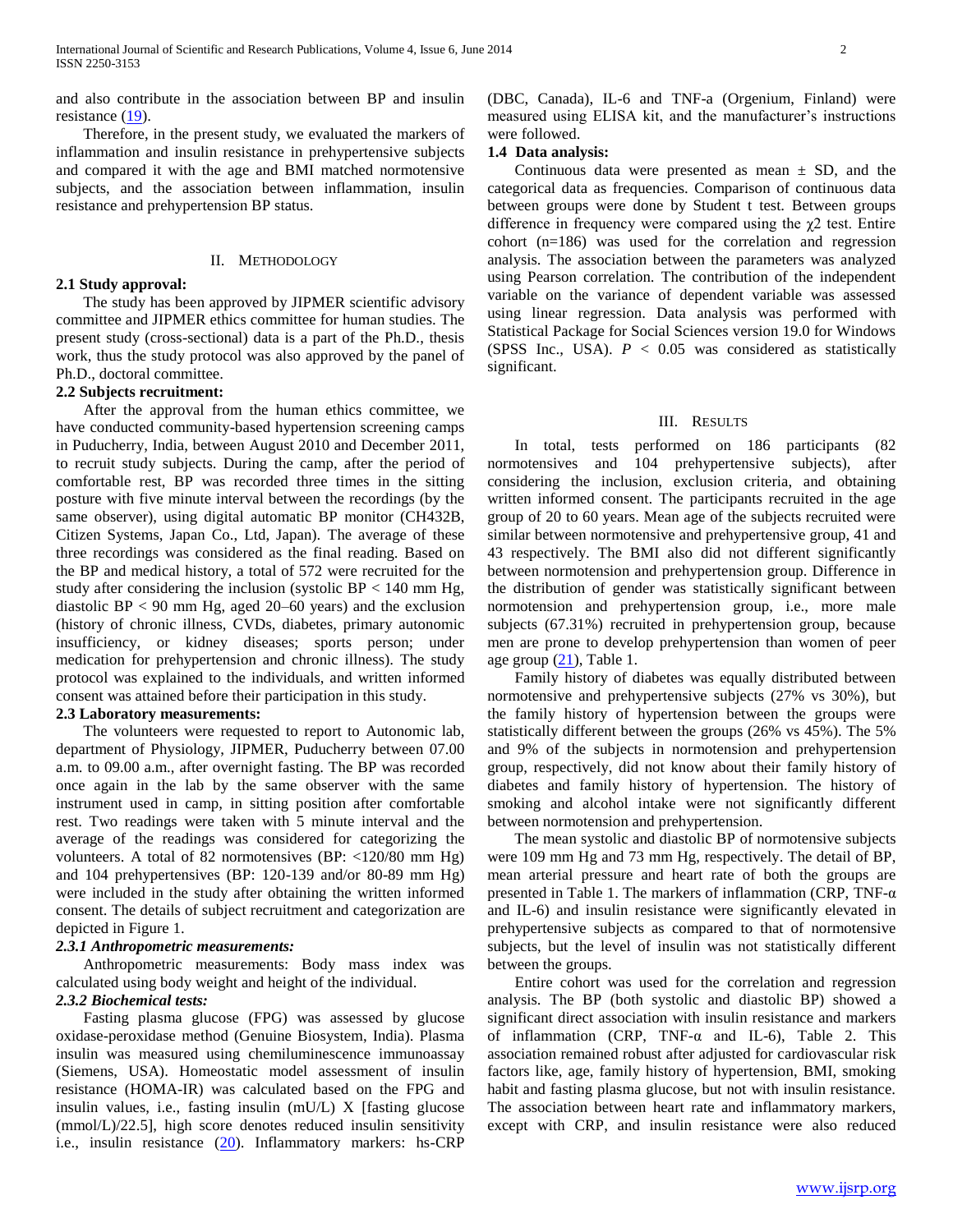significantly when cardiovascular risk factors were fixed, Table 3.

 By linear regression analysis, markers of inflammation and insulin resistance explained 28.6% of the variance in the presence of prehypertension BP status, i.e., normotension vs prehypertension, but the CRP and TNF-  $\alpha$  alone significantly contributed in the variance, Table 4.

#### IV. DISCUSSION

 In this study of age and BMI matched subjects with normotension and prehypertension, we observed elevated inflammatory markers and insulin resistance in subjects with prehypertension as compared to that of normotensive counter parts. The direct association between BP (both systolic and diastolic BP) and inflammatory markers was robust even after adjusted for cardiovascular risk factors, but not with the state of insulin resistance. Regression analysis further revealed the significant contribution of inflammatory markers in the variance of prehypertension BP status.

 Prehypertensive subjects hold more than 3 fold risk for developing hypertension and CVD in the future when compared to normotensive subjects  $(22)$  and at the same time the level of BP is directly correlated with mortality  $(23)$ . Meta-analysis of 12 studies, including a total of over five lakh participants, demonstrated that prehypertension was associated with an increased risk of stroke (24). Studies have also demonstrated subclinical atherosclerosis and target organ damage in prehypertensive subjects (25).

 Of note, the exact cause of high BP is not clear. This crosssectional data analysis also could not reveal the cause-effect relationship of increasing BP with inflammation and insulin resistance, i.e., whether the increased in inflammatory markers or insulin resistance state caused the elevation in BP or the increase in BP with other risk factors preceded the alteration in the markers of inflammation and insulin resistance. An epidemiological study by Reaven et al., stated that the individuals with insulin resistance has increased chance for developing hypertension (26). A study by Blake et al., revealed the importance of inflammatory markers as an independent risk factors for the development of hypertension (27).

 In the present study, we observed elevated inflammatory markers in prehypertensive subjects as compared to that of normotensive subjects. This is in accordance with a study conducted in the ATTICA region on 3,042 prehypertensive subjects without clinical CVD (14). Numerous epidemiological studies demonstrated elevated inflammatory proteins in patients with CVD and even in healthy subjects  $(28, 29)$ . We also detected a strong positive association between BP and inflammatory markers, and the association remained robust after adjusted for cardiovascular risk factors like, age, smoking habit, BMI and fasting plasma glucose. NHANES III study also found independent relationship between inflammatory proteins and BP (15). Our observation indicates that the prehypertension might be a proinflammatory condition, progress to subclinical atherosclerosis.

 Similar to the inflammatory markers in prehypertension, we observed increased insulin resistance in prehypertensive subjects as compared to that of normotensive subjects. Previous studies also demonstrated the presence of increased insulin resistance in prehypertensive subjects as compared to normotensive subjects and their accentuated cardiovascular risk (9, 30, 31). Nonetheless, the positive association between insulin resistance and BP was not significant after adjusted for cardiovascular risk factors. In agreement, previous studies also demonstrated the association between BP and insulin resistance and the significant contribution of cardiovascular risk factors (31, 32). But, a study by Hwu et al., demonstrated the association between BP and insulin resistance, independent of cardiovascular risk factors (33).

 The existence of increased insulin resistance (18%), and markers of inflammation, such as, CRP, TNF- $\alpha$  and IL-6 by 48%, 30% and 24%, respectively, in prehypertensive subjects as compared to that of age and BMI matched normotensive subjects, indicates that the subjects with prehypertension present with a state of inflammation and insulin resistance. Thus, this study highlight the importance of prehypertension BP category, because the increased inflammatory markers and insulin resistance present in prehypertensive subjects are well known for its association with the development of CVD. The strong association between BP and inflammation and the significant contribution of inflammatory markers (CRP and TNF-α) on the variance of prehypertension BP status, indicates the importance of a state of inflammation in individuals with prehypertension. Further, the influence of cardiovascular risk factors on the association of BP with insulin resistance and inflammatory markers, emphasizes the importance of targeting lifestyle factors in the reduction of BP and metabolic derangements, so as to reduce the occurrence of CVD.

#### V. LIMITATIONS

 The cause-effect relationship between BP, insulin resistance and markers of inflammation cannot be imputed, because the present study is cross-sectional. Longitudinal studies with more number of subjects can reveal the exact association. 24 hours ambulatory BP monitoring could have added more information in the clinical setting about the BP status of the subjects.

## VI. CONCLUSION

 The presence of elevated inflammatory markers and insulin resistance in prehypertensive subjects, and the strong association of inflammatory markers with BP status, independent of other comorbid risk factors like, age, BMI, smoking habit and fasting plasma glucose designates their higher risk for conversion to hypertension, development of subclinical atherosclerosis and CVDs in future. By considering the influence of risk factors on the association of BP with insulin resistance and inflammation, it is advisable to introduce lifestyle interventions right from the stage of prehypertension for delaying the disease progression and the incidence of CVD. This may obviate the need for expensive and complicated therapies.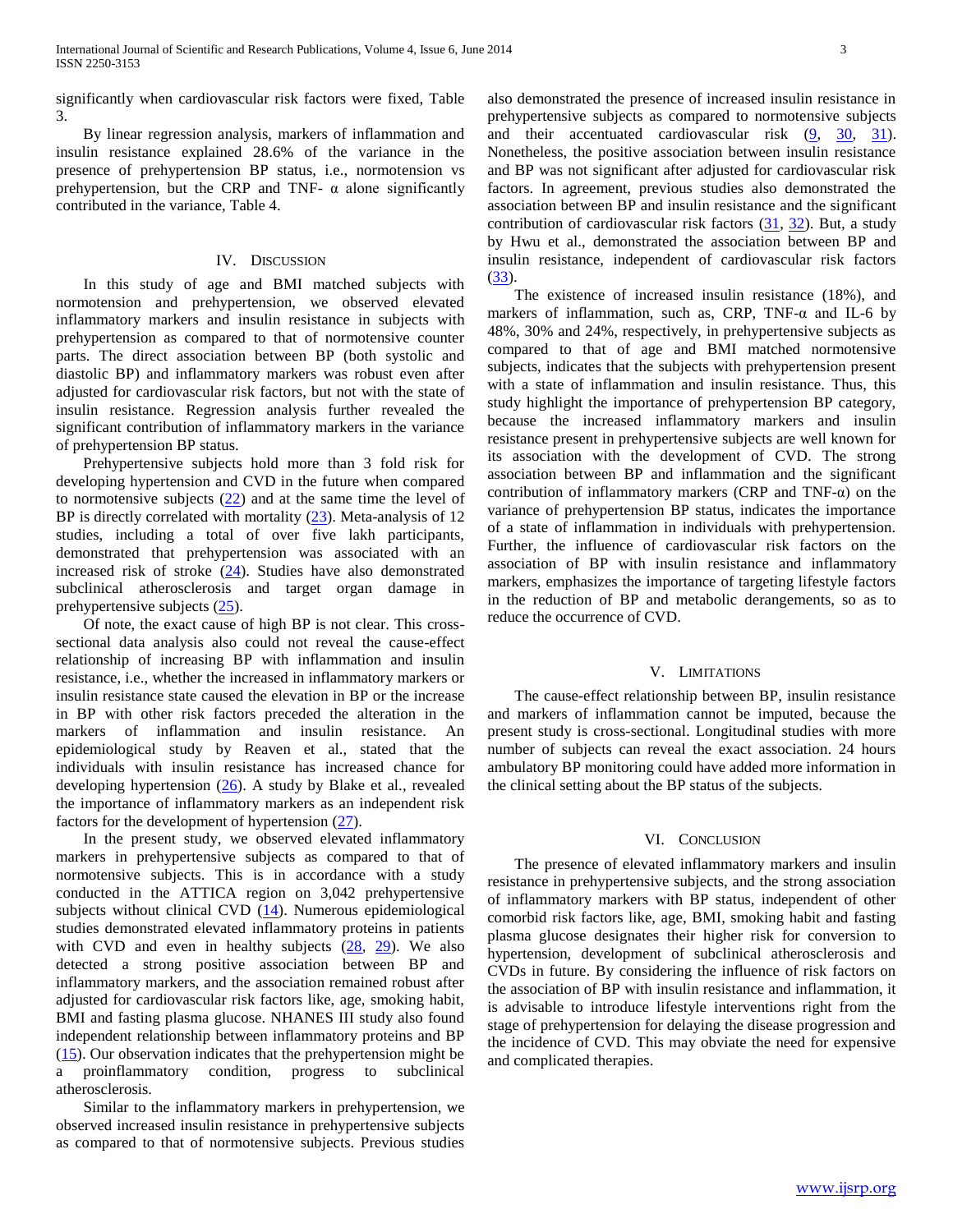#### ACKNOWLEDGMENT

We sincerely thank the Department of Science & Technology, Government of India, for supporting the first author through an INSPIRE fellowship. We also like to thank Advanced Centre for Yoga Therapy, Education and Research (ACYTER) for their support in the procurement of biochemical kits.

#### **REFERENCES**

- [1] Poulter N. Global risk of cardiovascular disease. Heart (British Cardiac Society). 2003;89 Suppl 2:ii2-5; discussion ii35-7.
- [2] Rodgers A, Lawes C, MacMahon S. Reducing the global burden of blood pressure-related cardiovascular disease. Journal of hypertension Supplement : official journal of the International Society of Hypertension. 2000;18(1):S3-6.
- [3] Lawes CM, Vander Hoorn S, Rodgers A. Global burden of blood-pressurerelated disease, 2001. Lancet. 2008;371(9623):1513-8.
- [4] Kearney PM, Whelton M, Reynolds K, Muntner P, Whelton PK, He J. Global burden of hypertension: analysis of worldwide data. Lancet. 2005;365(9455):217-23.
- [5] Lewington S, Clarke R, Qizilbash N, Peto R, Collins R. Age-specific relevance of usual blood pressure to vascular mortality: a meta-analysis of individual data for one million adults in 61 prospective studies. Lancet. 2002;360(9349):1903-13.
- [6] Chobanian AV, Bakris GL, Black HR, Cushman WC, Green LA, Izzo JL, Jr., et al. The Seventh Report of the Joint National Committee on Prevention, Detection, Evaluation, and Treatment of High Blood Pressure: the JNC 7 report. JAMA : the journal of the American Medical Association. 2003;289(19):2560-72.
- [7] Fernandez-Real JM, Ricart W. Insulin resistance and chronic cardiovascular inflammatory syndrome. Endocrine reviews. 2003;24(3):278-301.
- [8] Xu H, Barnes GT, Yang Q, Tan G, Yang D, Chou CJ, et al. Chronic inflammation in fat plays a crucial role in the development of obesityrelated insulin resistance. The Journal of clinical investigation. 2003;112(12):1821-30.
- [9] Knobler H, Abbasi F, Lamendola C, Reaven GM. Insulin resistance and cardiovascular disease risk factors in subjects with prehypertension. Diabetes & vascular disease research : official journal of the International Society of Diabetes and Vascular Disease. 2011;8(1):43-6.
- [10] Bonora E, Formentini G, Calcaterra F, Lombardi S, Marini F, Zenari L, et al. HOMA-estimated insulin resistance is an independent predictor of cardiovascular disease in type 2 diabetic subjects: prospective data from the Verona Diabetes Complications Study. Diabetes care. 2002;25(7):1135-41.
- [11] Kraaijeveld AO, de Jager SC, van Berkel TJ, Biessen EA, Jukema JW. Chemokines and atherosclerotic plaque progression: towards therapeutic targeting? Current pharmaceutical design. 2007;13(10):1039-52.
- [12] Elliott MJ, Maini RN, Feldmann M, Kalden JR, Antoni C, Smolen JS, et al. Randomised double-blind comparison of chimeric monoclonal antibody to tumour necrosis factor alpha (cA2) versus placebo in rheumatoid arthritis. Lancet. 1994;344(8930):1105-10.
- [13] Preston RA, Ledford M, Materson BJ, Baltodano NM, Memon A, Alonso A. Effects of severe, uncontrolled hypertension on endothelial activation: soluble vascular cell adhesion molecule-1, soluble intercellular adhesion molecule-1 and von Willebrand factor. Journal of hypertension. 2002;20(5):871-7.
- [14] Chrysohoou C, Pitsavos C, Panagiotakos DB, Skoumas J, Stefanadis C. Association between prehypertension status and inflammatory markers related to atherosclerotic disease: The ATTICA Study. American journal of hypertension. 2004;17(7):568-73.
- [15] King DE, Egan BM, Mainous AG, 3rd, Geesey ME. Elevation of C-reactive protein in people with prehypertension. Journal of clinical hypertension (Greenwich, Conn). 2004;6(10):562-8.
- [16] Ezzati M, Hoorn SV, Rodgers A, Lopez AD, Mathers CD, Murray CJ. Estimates of global and regional potential health gains from reducing multiple major risk factors. Lancet. 2003;362(9380):271-80.
- [17] Refaie MR, Sayed-Ahmed NA, Bakr AM, Abdel Aziz MY, El Kannishi MH, Abdel-Gawad SS. Aging is an Inevitable Risk Factor for Insulin

Resistance. Journal of Taibah University Medical Sciences. 2006;1(1):30- 41.

- [18] Roubenoff R, Harris TB, Abad LW, Wilson PWF, Dallal GE, Dinarello CA. Monocyte Cytokine Production in an Elderly Population: Effect of Age and Inflammation. The Journals of Gerontology Series A: Biological Sciences and Medical Sciences. 1998;53A(1):M20-M6.
- [19] Karakelides H, Irving BA, Short KR, O'Brien P, Nair KS. Age, obesity, and sex effects on insulin sensitivity and skeletal muscle mitochondrial function. Diabetes. 2010;59(1):89-97.
- [20] Matthews DR, Hosker JP, Rudenski AS, Naylor BA, Treacher DF, Turner RC. Homeostasis model assessment: insulin resistance and beta-cell function from fasting plasma glucose and insulin concentrations in man. Diabetologia. 1985;28(7):412-9.
- [21] Grotto I, Grossman E, Huerta M, Sharabi Y. Prevalence of prehypertension and associated cardiovascular risk profiles among young Israeli adults. Hypertension. 2006;48(2):254-9.
- [22] Vasan RS, Larson MG, Leip EP, Evans JC, O'Donnell CJ, Kannel WB, et al. Impact of high-normal blood pressure on the risk of cardiovascular disease. The New England journal of medicine. 2001;345(18):1291-7.
- [23] Pimenta E, Oparil S. Prehypertension: epidemiology, consequences and treatment. Nature reviews Nephrology. 2010;6(1):21-30.
- [24] Lee M, Saver JL, Chang B, Chang K-H, Hao Q, Ovbiagele B. Presence of baseline prehypertension and risk of incident stroke: A meta-analysis. Neurology. 2011;77(14):1330-7.
- [25] Manios E, Tsivgoulis G, Koroboki E, Stamatelopoulos K, Papamichael C, Toumanidis S, et al. Impact of prehypertension on common carotid artery intima-media thickness and left ventricular mass. Stroke; a journal of cerebral circulation. 2009;40(4):1515-8.
- [26] Reaven G. Insulin resistance, hypertension, and coronary heart disease. Journal of clinical hypertension (Greenwich, Conn). 2003;5(4):269-74.
- [27] Blake GJ, Rifai N, Buring JE, Ridker PM. Blood pressure, C-reactive protein, and risk of future cardiovascular events. Circulation. 2003;108(24):2993-9.
- [28] Ridker PM, Buring JE, Shih J, Matias M, Hennekens CH. Prospective study of C-reactive protein and the risk of future cardiovascular events among apparently healthy women. Circulation. 1998;98(8):731-3.
- [29] Ridker PM, Cushman M, Stampfer MJ, Tracy RP, Hennekens CH. Inflammation, aspirin, and the risk of cardiovascular disease in apparently healthy men. The New England journal of medicine. 1997;336(14):973-9.
- [30] Player MS, Mainous AG, 3rd, Diaz VA, Everett CJ. Prehypertension and insulin resistance in a nationally representative adult population. Journal of clinical hypertension (Greenwich, Conn). 2007;9(6):424-9.
- [31] Chen G, Lai X, Jiang Q, Chen F, Chen N, Huang H, et al. Cardiovascular disease (CVD) risk, insulin resistance and beta-cell function in prehypertension population of China. Atherosclerosis. 2011;217(1):279-85.
- [32] Toft I, Bonaa KH, Jenssen T. Insulin resistance in hypertension is associated with body fat rather than blood pressure. Hypertension. 1998;32(1):115-22.
- [33] Hwu CM, Liou TL, Hsiao LC, Lin MW. Prehypertension is associated with insulin resistance. QJM : monthly journal of the Association of Physicians. 2009;102(10):705-11.

#### AUTHORS

**First Author** – Ramkumar Thiyagarajan, M.Sc., Ph.D., Scholar, Department of Physiology, Jawaharlal Institute of Postgraduate Medical Education & Research, Puducherry, India.

**Second Author** – Pravati Pal, M.D., Professor, Department of Physiology, Jawaharlal Institute of Postgraduate Medical Education & Research, Puducherry, India.

**Third Author** – Gopal Krushna Pal, M.D., Professor & Head, Department of Physiology, Jawaharlal Institute of Postgraduate Medical Education & Research, Puducherry, India.

**Fourth Author** – Senthil Kumar Subramanian, M.D., Assistant Professor, Sri Venkateshwaraa Medical College Hospital and Research Centre, Puducherry, India.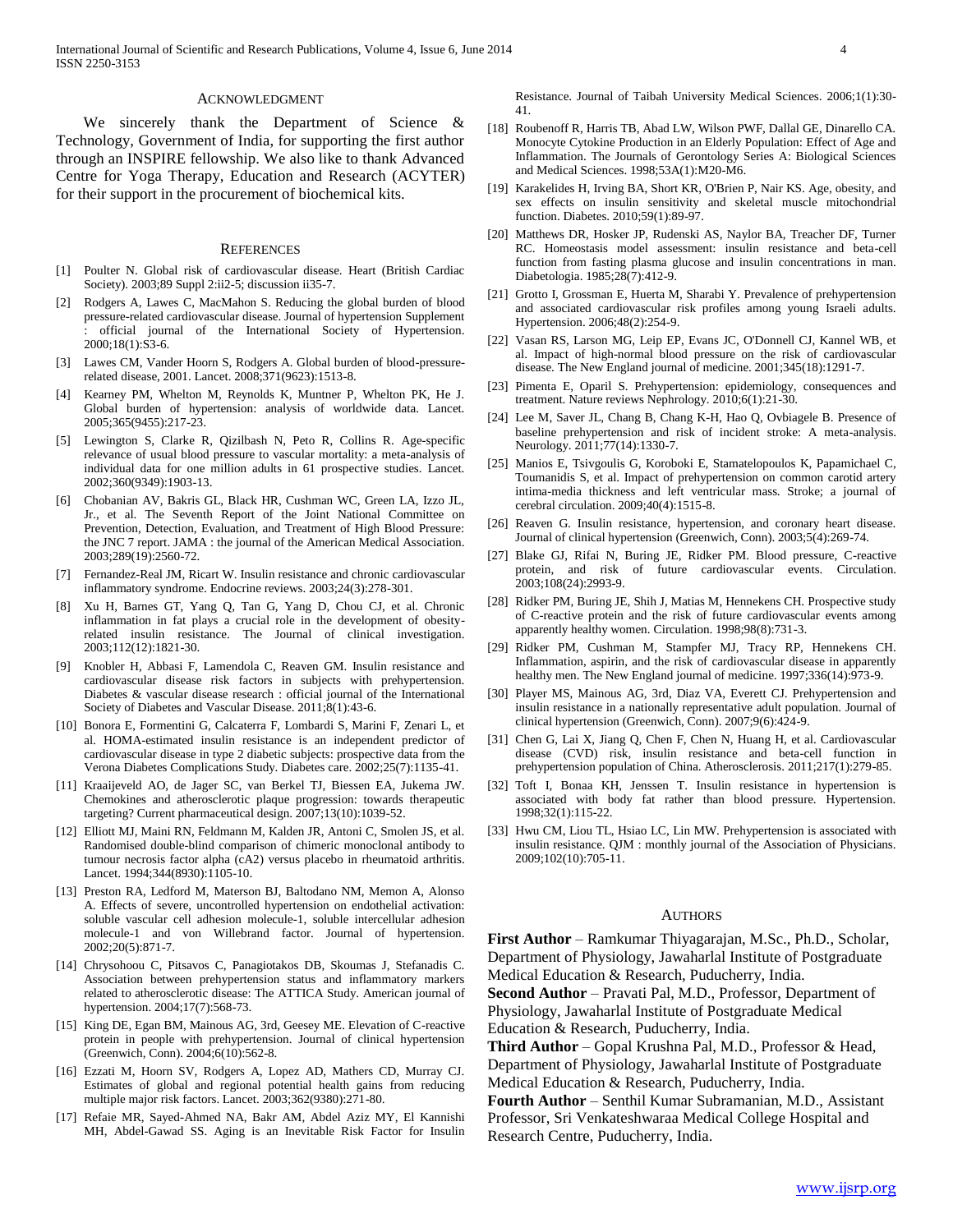**Fifth Author** – Madanmohan Trakroo, M.D., D.Sc., Professor & Head, Mahatma Gandhi Medical College & Research Institute, Puducherry, India.

**Sixth Author** – Zachariah Bobby, Ph.D., Professor, Jawaharlal Institute of Postgraduate Medical Education & Research, Puducherry, India.

**Seventh Author** – Ashok Kumar Das, M.D., Ph.D., Former Senior Professor of Medicine & Former Professor & Head of Endocrinology, Jawaharlal Institute of Postgraduate Medical Education & Research, Puducherry, India.

**Correspondence Author** – Dr. Pravati Pal, Professor, Department of Physiology, Jawaharlal Institute of Postgraduate Medical Education & Research (JIPMER), Puducherry, India. PIN: 605 006. E-mail[: drpravatipal@gmail.com;](mailto:drpravatipal@gmail.com) [ramkumar.t@jipmer.edu.in.](mailto:ramkumar.t@jipmer.edu.in)

| Table 1. Comparison of demographic profile, anthropometric measurements, blood pressure, markers of inflammation and insulin |  |  |  |
|------------------------------------------------------------------------------------------------------------------------------|--|--|--|
| resistance between normotensive and prehypertensive subjects.                                                                |  |  |  |

| <b>Parameters/ Group</b>                  | Normotension $(n=82)$ | Prehypertension<br>$(n=104)$ |
|-------------------------------------------|-----------------------|------------------------------|
| Age (year)                                | $41.23 \pm 8.51$      | $43.17 \pm 9.02$             |
| <b>Gender distribution (Male/Female)</b>  | 39/43                 | $70/34$ **                   |
| Body mass index $(kg/m2)$                 | $25.32 \pm 4.01$      | $26.16 \pm 3.53$             |
| Smoking habit (Yes/No)                    | 10/72                 | 22/82                        |
| Alcohol intake (Yes/No)                   | 09/73                 | 22/82                        |
| Systolic blood pressure (mm Hg)           | $109.07 \pm 6.71$     | $126.43 \pm 6.64$ ***        |
| Diastolic blood pressure (mm Hg)          | $72.54 \pm 5.64$      | $84.36 \pm 4.17***$          |
| Heart rate (beats/min)                    | $71.83 \pm 7.28$      | $74.50 \pm 10.10^*$          |
| Mean arterial pressure (mm Hg)            | $84.72 \pm 5.26$      | $98.38 \pm 4.00***$          |
| Fasting plasma glucose (mg/dL)            | $86.73 \pm 11.91$     | $92.72 \pm 15.39**$          |
| Fasting plasma insulin $(\mu U/L)$        | $13.75 \pm 7.66$      | $15.45 \pm 5.93$             |
| <b>HOMA-IR</b>                            | $3.02 \pm 1.82$       | $3.57 \pm 1.51*$             |
| High sensitive C-reactive protein (µg/mL) | $3.95 \pm 2.13$       | $5.86 \pm 1.75***$           |
| Tumor necrosis factor- $\alpha$ (pg/mL)   | $61.72 \pm 19.09$     | $80.31 \pm 15.23***$         |
| Interleukin- $6 \, (\mu g/mL)$            | $19.33 \pm 6.67$      | $23.91 \pm 7.81***$          |

Data are expressed as mean  $\pm$  SD or frequency. Abbreviations: HOMA-IR, homeostatic model assessment-insulin resistance. *P* < 0.05, considered statistically significant.

\**P* < 0.05, \*\**P* < 0.01, and \*\*\**P* < 0.001, difference between normotension and prehypertension

**Table 2.** Correlation between blood pressure, insulin resistance and markers of inflammation

| <b>Parameters</b>             | IR.        | <b>Hs-CRP</b> | $TNF-a$    | IL-6       |
|-------------------------------|------------|---------------|------------|------------|
| Systolic blood pressure       | $0.311***$ | $0.504***$    | $0.492***$ | $0.297***$ |
| Diastolic blood pressure      | $0.285***$ | $0.464***$    | $0.456***$ | $0.343***$ |
| <b>Heart rate</b>             | $0.224**$  | $0.237**$     | $0.159*$   | $0.157*$   |
| <b>Mean arterial pressure</b> | $0.317***$ | $0.504***$    | $0.498***$ | $0.338***$ |

Abbreviations: hs-CRP, high sensitive C-reactive protein; IR, insulin resistance; IL-6, interleukin 6; TNF-α, tumor necrosis factoralpha. *P* < 0.05, considered statistically significant. \**P* < 0.05, \*\**P* < 0.01, and \*\*\**P* <0.001

**Table 3.** Correlation between blood pressure, insulin resistance and markers of inflammation after adjusting for age, smoking habit, body mass index, family history and fasting plasma glucose.

| <b>Parameters</b>              | IR    | <b>Hs-CRP</b> | $TNF-a$    | $IL-6$    |
|--------------------------------|-------|---------------|------------|-----------|
| <b>Systolic blood pressure</b> | 0.093 | $0.342***$    | $0.339***$ | $0.201**$ |
| Diastolic blood pressure       | 0.107 | $0.354***$    | $0.333***$ | $0.236**$ |
| <b>Heart rate</b>              | 0.133 | $0.206**$     | 0.043      | 0.114     |
| <b>Mean arterial pressure</b>  | 0.108 | $0.372***$    | $0.359***$ | $0.238**$ |

Abbreviations: hs-CRP, high sensitive C-reactive protein; IR, insulin resistance; IL-6, interleukin 6; TNF-α, tumor necrosis factoralpha.  $P < 0.05$ , considered statistically significant. \* $P < 0.05$ , \*\* $P < 0.01$ , and \*\*\* $P < 0.001$